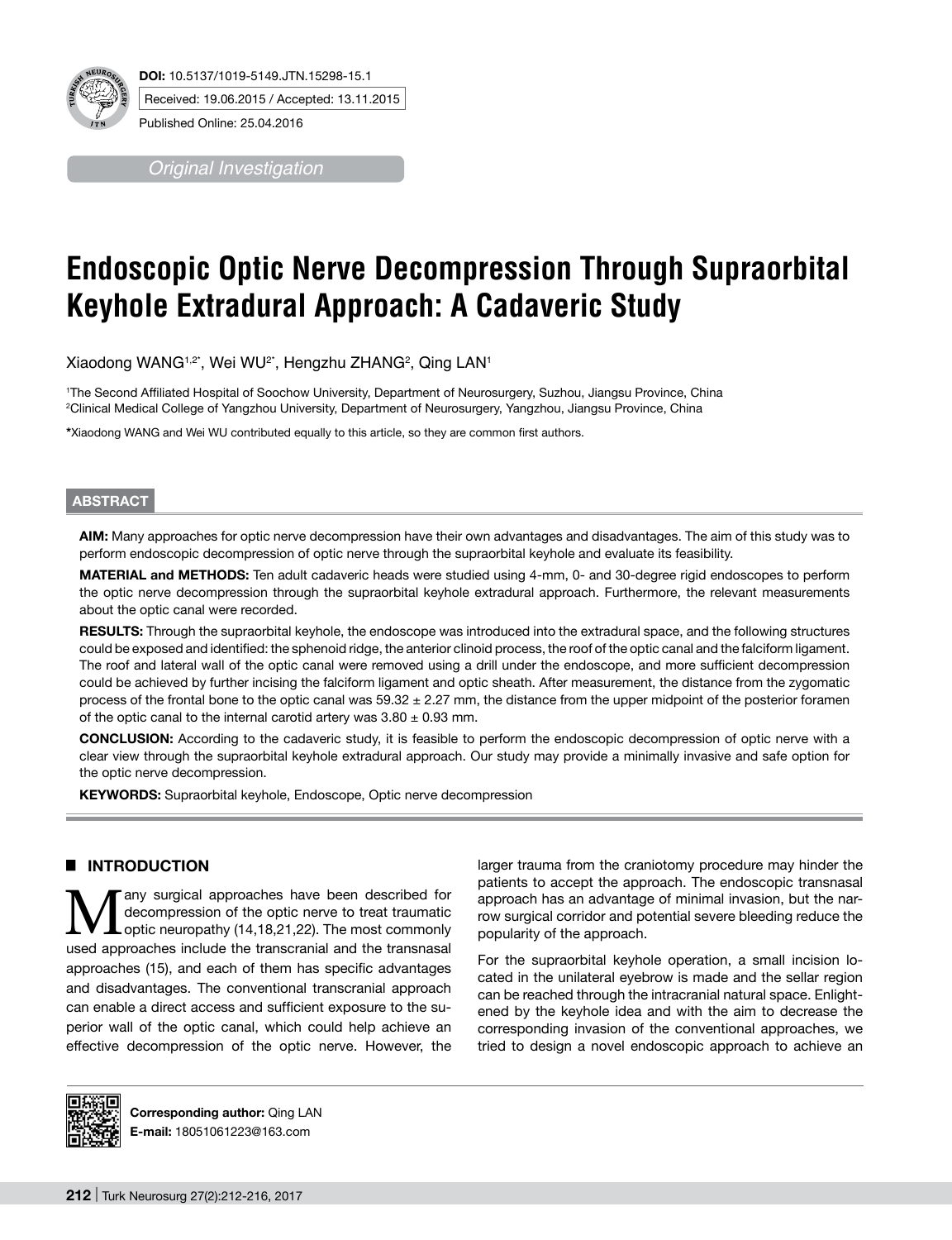effective decompression of the optic nerve through the supraorbital keyhole approach. In this article, we describe the relevant anatomy of the modified transcranial approach and evaluate its feasibility.

### █ **MATERIAL and METHODS**

This study was performed on 10 formalin-fixed adult human head specimens (20 hemispheres), whose deaths were not caused by cerebral diseases. All procedures were performed in the anatomy laboratory of Yangzhou University without any conflict of ethics. The laboratory equipment included endoscopes (Storz®, 4 mm in diameter and with 0- and 30-degree lenses), microsurgical instruments, a head-holder, an electric neurosurgical drill, a digital camera, a vernier caliper, and a video system.

Every head specimen was fixed in the head-holder. An endoscopic extradural approach for optic nerve decompression via the supraorbital keyhole was performed, and the correlative anatomical structures were observed. After that, the following measurements were recorded: the distance from the zygomatic process of the frontal bone (the key point) to the posterior foramen of the optic canal (PFOC), the adjacent relationship between the ophthalmic artery and the optic nerve, and the distance from the upper midpoint of the PFOC to the internal carotid artery. The data were summarized by the mean±SD.

### █ **RESULTS**

Every head specimen was fixed in the head-holder and positioned with 15° extension and 20-40° of lateralization contra-lateral to the side of the approach. A 40 mm skin incision was created laterally from the supraorbital notch along the orbital rim within the eyebrow. The scalp and the frontal muscle were distracted. A single hole was bored near the zygomatic process of the frontal bone using a high-speed drill at the level of the frontal base. Afterwards, a small bone flap, 20-25 mm in diameter, was created and removed (Figure 1). The dura mater was bluntly peeled from the anterior cranial base using a dissector, and the endoscope (4 mm; 0-degree) was introduced into the extradural space. Under the guidance of the dissector, the endoscope was advanced posteriorly and laterally until the sphenoid ridge appeared (Figures 2A, B). The endoscope was advanced deeply along the sphenoid ridge until the base of the anterior clinoid process (ACP) could be identified (Figure 2C). Under the 30-degree endoscope, the PFOC and the falciform ligament enveloping the optic nerve could be observed about 10 mm medially to the lateral edge of the ACP (Figure 2D). After the optic canal and its bone edge were identified, the roof and lateral wall of the optic canal were removed gradually using a diamond drill bit and a dissector to achieve 180° bone decompression of the optic canal (Figures 3A, B). Furthermore, the following anatomical structures were observed: the optic nerve enveloped with the sheath, the sheath artery and the optic ring. More sufficient decompression could be achieved by further incising the falciform ligament and the optic sheath.

The optic nerve and the surrounding structures were further observed and measured in the cadaveric heads after removing the cerebral hemispheres (Figures 4, 5). After measurement, the distance from the key point to the optic canal was 59.32±2.27 mm, and the distance from the upper midpoint of the PFOC to the internal carotid artery was 3.80±0.93 mm.

In this study, the ophthalmic artery was identified inferiorlaterally to the optic nerve at the posterior foramen in 75% of the specimens and inferiorly in 25%. While at the anterior foramen, the statistical results were as follows: inferior-laterally in 65%, laterally in 15% and inferiorly in 20%.

### █ **DISCUSSION**

The most vulnerable part of the optic nerve to blunt head trauma is the intra-canalicular segment, because it lacks adequate space to relieve pressure (9). As a result, the optic neuropathy following accidental trauma usually results from the injury of the optic canal. The optic nerve injury, posttraumatic edema and further neurological damage will become a vicious spiral, which could lead to a serious consequence of blindness (19). A timely and efficient optic nerve decompression surgery can prevent the course and make it more possible to save sight. Even though preoperative blindness by an indirect optic nerve injury has a poor prognosis, some patients have a chance to recover when a wide decompression of the optic nerve is used (22). An improvement in visual acuity was achieved, although very limited in some cases, when surgery was performed as close as possible to the traumatic event (7). The traditional transcranial approach can support a sufficient space for the decompression of the optic nerve and especially is suitable for the cases combined with the intracranial hematoma near the anterior cranial base. However, this approach is not easily accepted because of its high invasion. With the development of minimally invasive surgical techniques, several novel approaches have been developed, including the transorbital, transantral, extranasal transethmoidal, and intranasal approaches (8), which have advantages such as the hidden incision, low invasion and less mental pressure of the



**Figure 1:** A small bone flap, 20-25 mm in diameter, was removed and the dura mater **(DM)** was exposed.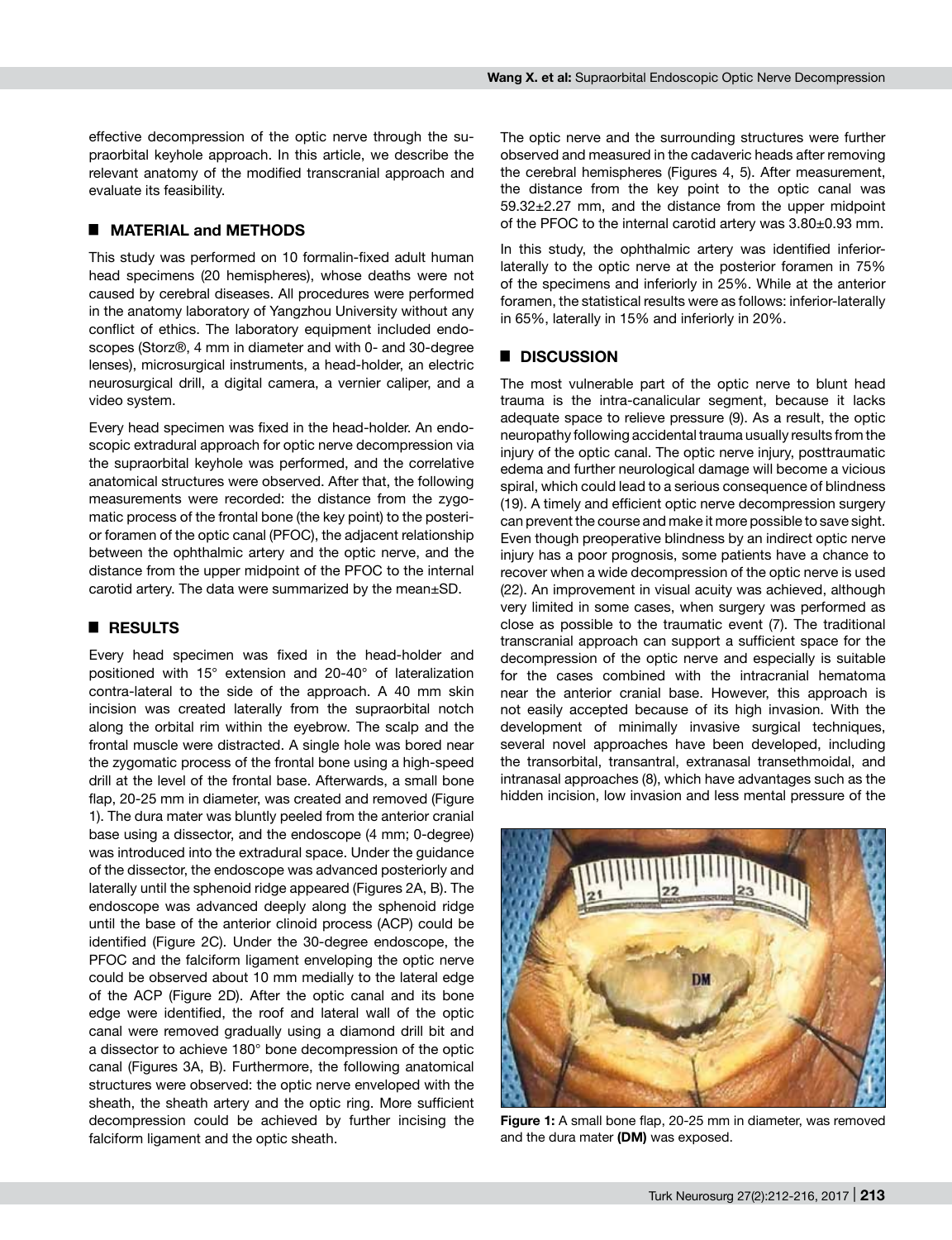patients. On the other hand, there are some disadvantages which effect their popularity: 1) the narrow surgical corridor and anatomic variations could effect the process and outcome of the optic nerve decompression (9); 2) The complications, including cerebrospinal fluid leakage and intracranial infection, more likely occur in the procedure via nasal sinus; 3) Due to the intimate relationship between arteries and optic nerve on its inferior surface, one must be careful to avoid the injury of the internal carotid artery or ophthalmic artery, which would lead to a serious consequence if happened (13). So, these non-transcranial surgical approaches have been chosen, in selected cases, to treat the traumatic optic neuropathy (10).

As the typical representatives of minimally invasive neurosurgical technique, the keyhole and the endoscopic surgeries have been used widely, especially in skull base neurosurgery (2-6,11,12,20). The supraorbital keyhole approach is a classical keyhole approach, which has been commonly used to treat a host of disorders such as aneurysms of the anterior circulation, anterior fossa and sellar tumors, traumatic frontal lobe hematoma, etc. (16). Theoretically, the supraorbital keyhole approach could also be feasible for the decompression of the optic nerve, with the premise of achieving clear view of the PFOC and its surrounding structures.



**Figure 2:** Via the supraorbital keyhole, an endoscope (4 mm; 0-degree) was introduced into the extradural space and the dura mater was bluntly peeled. **A)** The bone eminence in the orbital roof **(OR)** was first observed. **B)** After the extradural apace was further explored using a dissector, the endoscope was advanced posteriorly and laterally until the sphenoid ridge **(SR)** appeared. **C)** Along the SR, the base of the anterior clinoid process **(ACP)** was be identified which could be used as a landmark; **D)** The roof of the optic canal **(OC)**, the posterior foramen of the optic canal **(PFOC)** and the falciform ligament **(FL)** enveloping the optic nerve could be observed about 10 mm medially to the lateral edge of the ACP using a 30-degree endoscope.



**Figure 3:** Under the 30-degree endoscope, the roof and lateral wall (the medial section of the anterior clinoid process) of the optic canal were removed gradually using the neurosurgical drill to achieve a sufficient decompression of the optic nerve **(ON)**.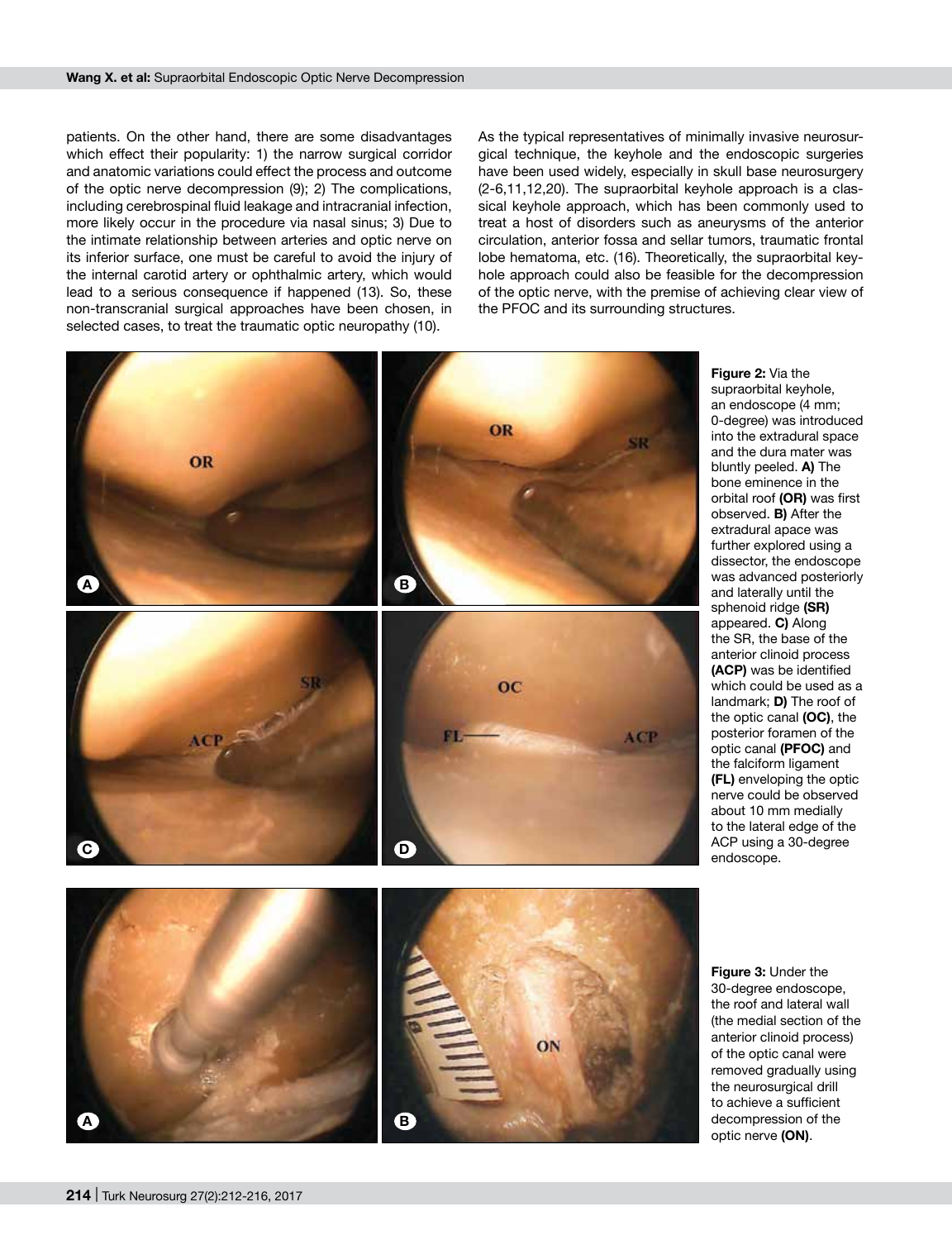

**Figure 4:** From the superior respective view of the endocranial surface of the anterior cranial base, the optic canal **(OC)** and the adiacent structure were observed. The roof of the OC in the blue square needs to be removed to decompress the optic nerve. **ACP:** anterior clinoid process; **FL:** falciform ligament; **ICA:**  internal carotid artery; **OR:** orbital roof; **SR:** sphenoid



**Figure 5:** The adjacent relationship between the optic nerve and its surrounding arteries was observed in a cadaveric head. The ophthalmic artery **(OA)** from the internal carotid artery **(ICA)**  entered the optic canal inferior-laterally to the optic nerve **(ON)**. **ACP:** anterior clinoid process; **PFOC:** posterior foramen of the optic canal; **SSP:** suturae sphenoorbitalis.

Since their introduction, endoscopic techniques have advanced considerably beyond their initial usage in obstructive hydrocephalus (17). Compared with the microscope, the endoscope has its own advantages, including the minimally invasive corridor, deep illumination and more angles of view, which permit the surgeon to see into spaces outside the line of site available with traditional microsurgical techniques, to look around surgical corners, and improve illumination and magnification in deep cavities. The combination of the keyhole concept and the endoscopic technique can make it possible to perform minimally invasive and safe optic nerve decompression (1).

Structures including the orbital roof, the SR, the ACP, and the PFOC could be exposed and identified successively under the endoscope via the supraorbital keyhole approach. In the present approach, the SR and the ACP were important landmarks to find and identify the PFOC. It is not indispensable to drill the bone eminences of the anterior cranial base to expose the PFOC because of the deep illumination and multiangle view of the endoscope, which means less trauma and shorter operation time. Extreme care was taken to remove the roof and lateral wall of the optic canal using a drill. A thin shell of bone, which is later fractured and elevated with a dissector, should be left on the superior aspect of the nerve. According to the adjacent relationship between the optic nerve and its surrounding arteries, it is relatively less possible to trigger severe bleeding. However, it should be noted that the over removal of the ACP may increase the risk of the injury to the ophthalmic artery and the internal carotid artery. Further decompression of the optic nerve could be achieved by incising the falciform ligament and optic sheath parallel to the long axis of the optic nerve. While incising, care was taken to not injure the sheath artery which nourishes the optic nerve and may be observed through the endoscope. In addition, the potential occurrence of cerebrospinal fluid leakage should be considered after incising the optic sheath.

The theoretical advantages of the present approach are as follows: 1) the procedure is performed via a 40 mm incision in the eyebrow and a small bone flap, which is more easily accepted by patients because of the smaller effect on the appearance; 2) The application of the micro bone hole and the extradural procedure can avoid invalid exposure of the brain tissue, restrict excessive stretch to the brain, and theoretically reduce the occurrence rate of many complications such as intracranial infection and iatrogenic brain injury; 3) Owing to the advantages of deep illumination and more angles of view, the usage of the endoscope can simplify the procedure of drilling the skull, and can safely and effectively decompress the optic nerve with a clear vision.

In cases with a large frontal sinus, attention should be paid to timely closing the opened frontal sinus to avoid related infection. The main disadvantage of this approach is that it may be unsuitable for the optic neuropathy caused by fracture of the medial or inferior wall of the optic canal. As this is a cadaveric study, clinical studies are needed to demonstrate the safety and efficacy of this approach. The exquisite endoscopic technique is the premise to clinically performing this surgical approach.

#### █ **CONCLUSION**

According to this cadaveric study, minimally invasive optic nerve decompression could be achieved with clear vision using the endoscopic supraorbital keyhole approach. This method could be a surgical option for traumatic optic neuropathy combined with optic canal stenosis. The clinical efficacy needs to be studied further.